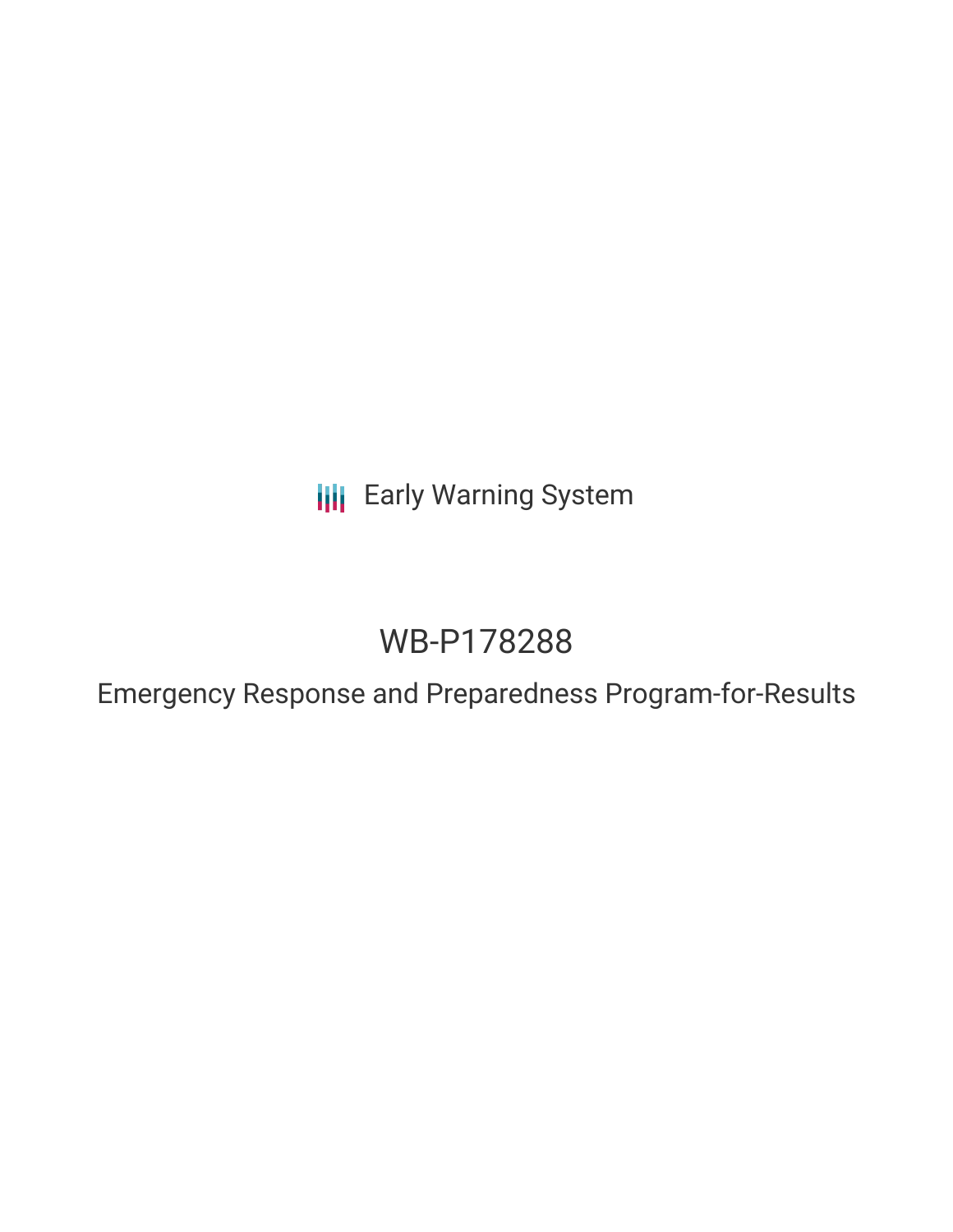

#### **Quick Facts**

| <b>Countries</b>               | Romania                     |
|--------------------------------|-----------------------------|
| <b>Financial Institutions</b>  | World Bank (WB)             |
| <b>Status</b>                  | Active                      |
| <b>Bank Risk Rating</b>        | B                           |
| <b>Voting Date</b>             | 2022-05-24                  |
| <b>Borrower</b>                | Government of Romania       |
| <b>Sectors</b>                 | <b>Education and Health</b> |
| <b>Investment Type(s)</b>      | Loan                        |
| <b>Investment Amount (USD)</b> | \$288.65 million            |
| <b>Project Cost (USD)</b>      | \$1,160.00 million          |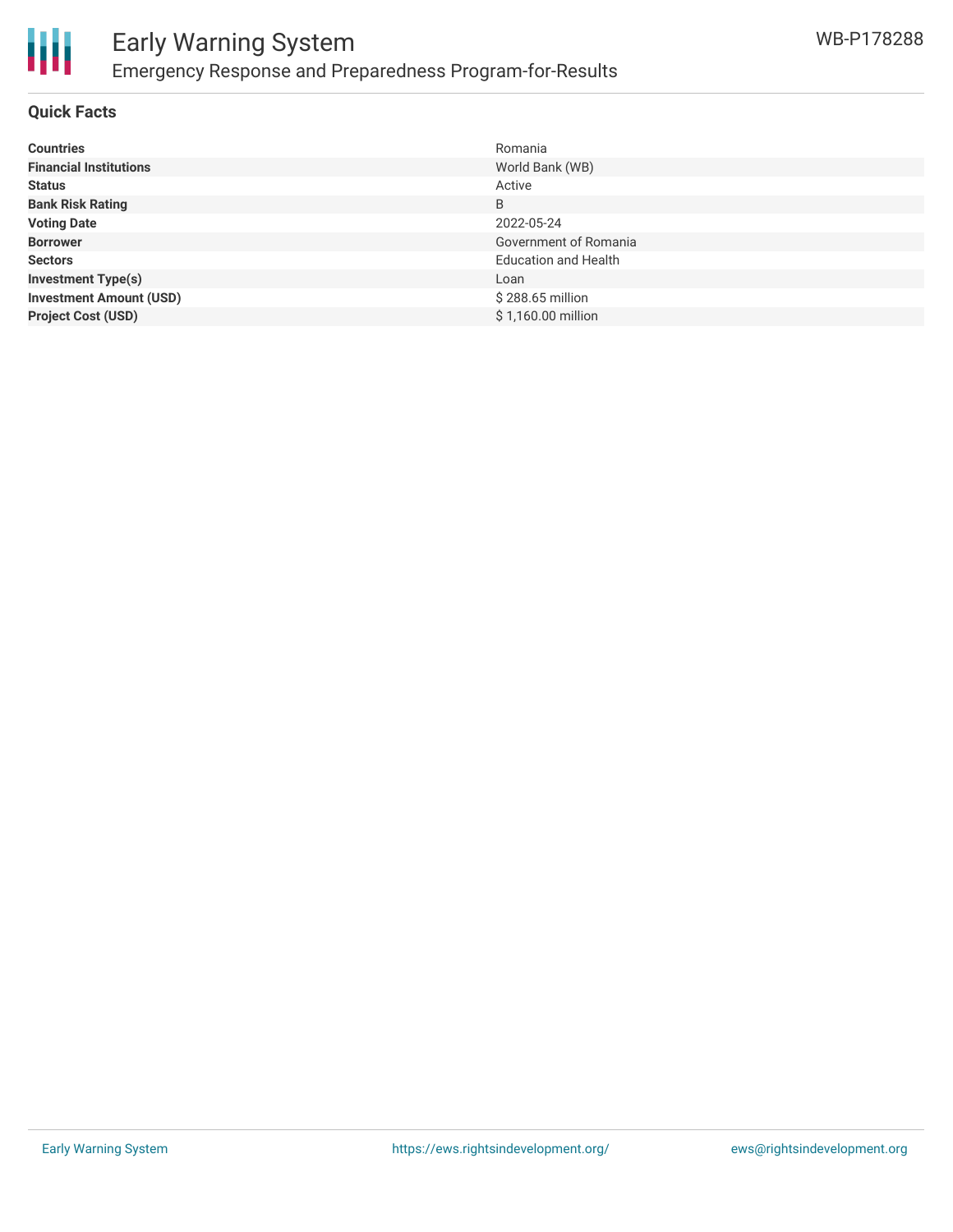

## **Project Description**

According to the bank website, the objective of this project is to strengthen the capacity of Romanian institutions to respond to the COVID-19 pandemic and to ensure adequate emergency surge capacity and safety of public health infrastructure.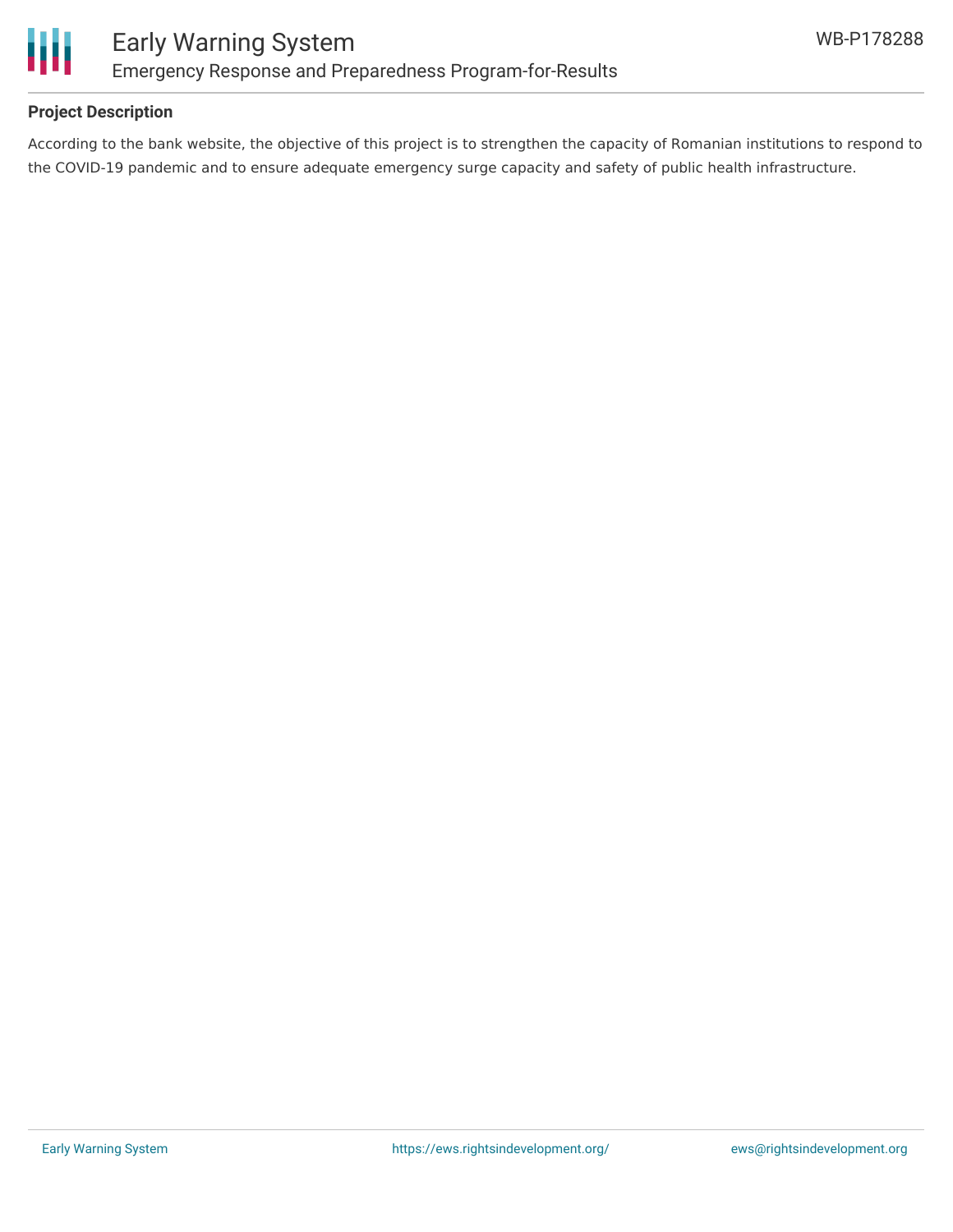

# Early Warning System Emergency Response and Preparedness Program-for-Results

# **Investment Description**

World Bank (WB)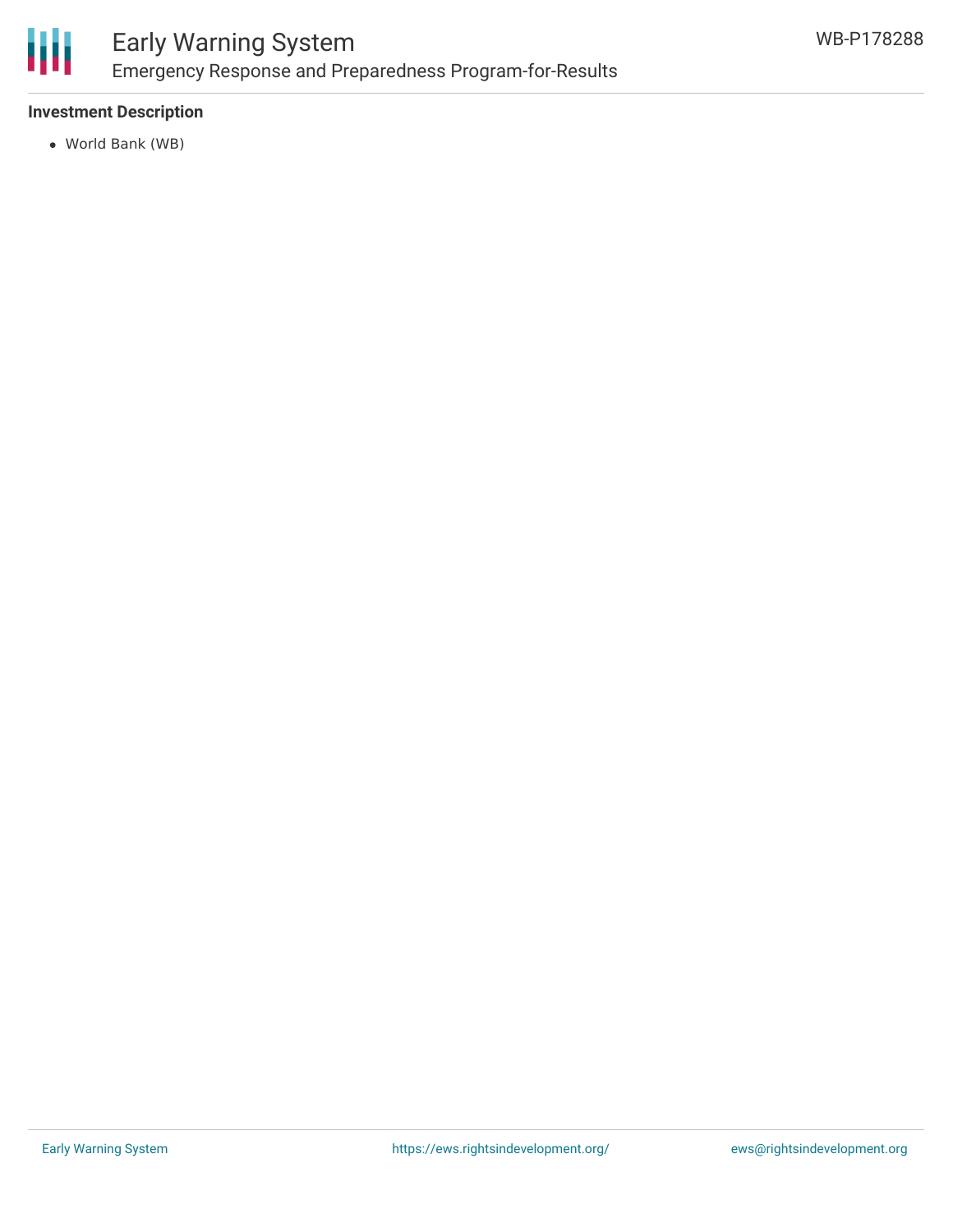## **Contact Information**

#### ACCESS TO INFORMATION

To submit an information request for project information, you will have to create an account to access the Access to Information request form. You can learn more about this process at: https://www.worldbank.org/en/access-toinformation/request-submission

#### ACCOUNTABILITY MECHANISM OF THE WORLD BANK

The World Bank Inspection Panel is the independent complaint mechanism and fact-finding body for people who believe they are likely to be, or have been, adversely affected by a World Bank-financed project. If you submit a complaint to the Inspection Panel, they may investigate to assess whether the World Bank is following its own policies and procedures for preventing harm to people or the environment. You can contact the Inspection Panel or submit a complaint by emailing ipanel@worldbank.org. Information on how to file a complaint and a complaint request form are available at: https://www.inspectionpanel.org/how-tofile-complaint